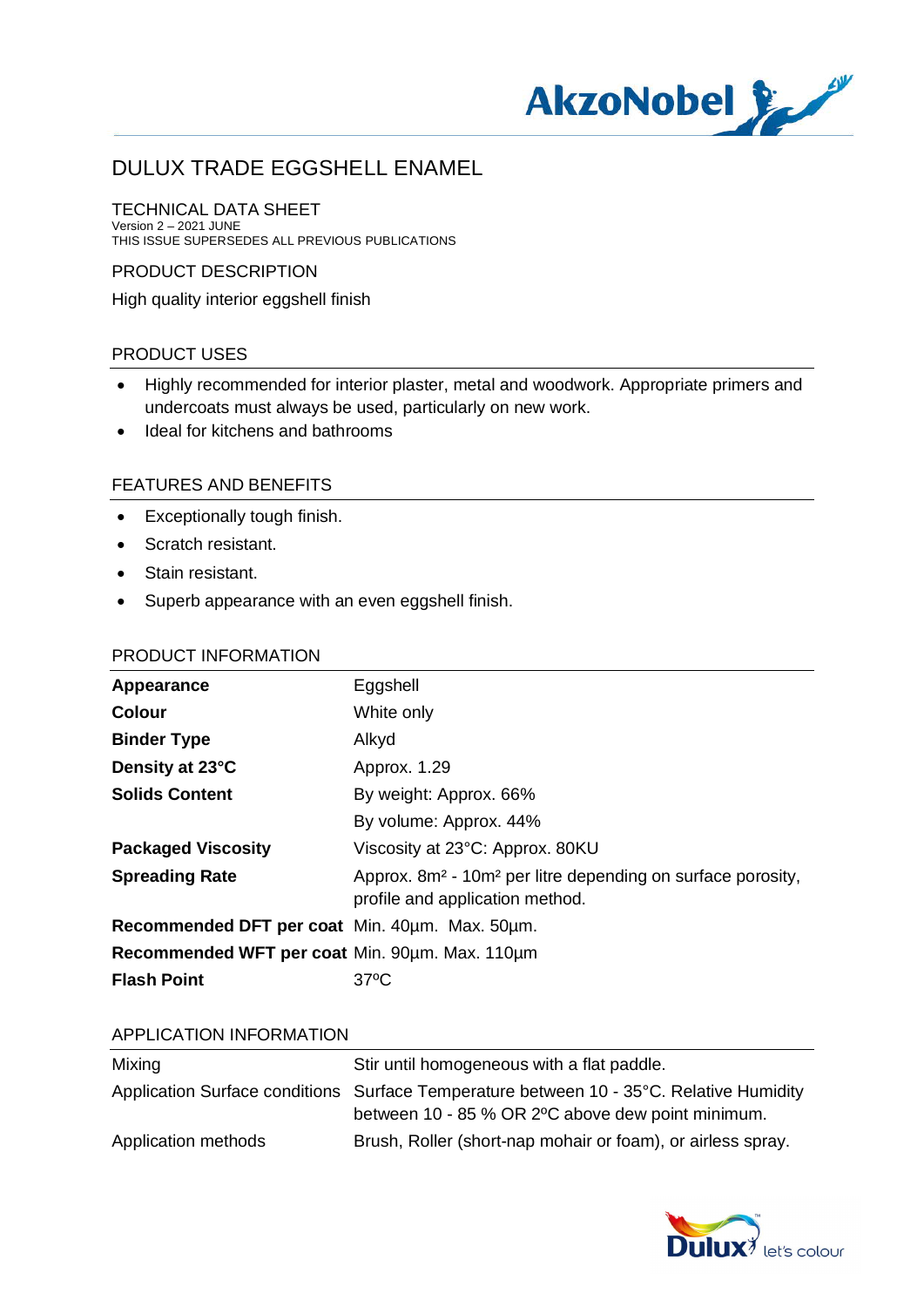

| APPLICATION INFORMATION |  |
|-------------------------|--|
|                         |  |

| Thinner               | Thinning not recommended. Ready for use after thorough<br>stirring.                                                                                                                                                             |
|-----------------------|---------------------------------------------------------------------------------------------------------------------------------------------------------------------------------------------------------------------------------|
| <b>Drying Time</b>    | Surface dry 4 hours at 23°C.                                                                                                                                                                                                    |
| <b>Recoating Time</b> | 18 hours at 23°C (Drying times will be extended during cold,<br>wet or humid conditions.)                                                                                                                                       |
| Cleaning of equipment | After use, remove as much product as possible, and then<br>clean immediately with Dulux Pre-Paint Brush Cleaner<br><b>Degreaser</b> or Mineral Turpentine.                                                                      |
| <b>Substrates</b>     | Suitable for cement plaster, gypsum plaster, concrete, fibre<br>cement, composite boarding, PVC, galvanised iron, mild<br>steel & iron and wooden surfaces provided that appropriate<br>preparation and priming is carried out. |
| Precautions:          | Do not apply during cold (below 10°C) or wet weather.                                                                                                                                                                           |
|                       | Do not apply directly to bare metal surfaces.                                                                                                                                                                                   |
|                       | Recommended for interior surfaces only.                                                                                                                                                                                         |
|                       | Not suitable for direct application to powdery or friable<br>surfaces whether previously painted or not.<br>Do not clean surface within 7 days of applying                                                                      |
|                       | Clean only with Dulux Pre-Paint Sugar Soap and non-<br>abrasive cloth                                                                                                                                                           |
| <b>Coats Required</b> | Apply two to three finishing coats to new surfaces to achieve<br>a continuous closed film and solid colour.                                                                                                                     |

#### SURFACE PREPARATION

Plaster sand should comply with SABS 1090 requirements. Plaster mix must be applied at a minimum thickness of 10mm, curing to a hard and sound finish, free of soft and friable material. MPA strength must comply with SABS 0164-1 (10MPA=2, 6:1 and 5MPA=4:1). Ensure that surfaces are sound and free from dust, oil, grease, dirt, and debris. Surfaces

#### NEW SURFACES

#### **Cement Plaster (non-friable), Composite Boarding and Fibre Cement**

must be thoroughly dry - no more than 12% moisture content.

- · It is recommended that fresh plaster should be allowed one week drying for every 5mm thickness; and longer in cold or damp weather.
- · Spot-prime metal strips and nail heads with appropriate metal primer.
- · For very absorbent surfaces more than one coat **Dulux Trade Alkali Resistant Primer** or **Dulux Plaster Primer** could be required to achieve correct binding and sealing properties.

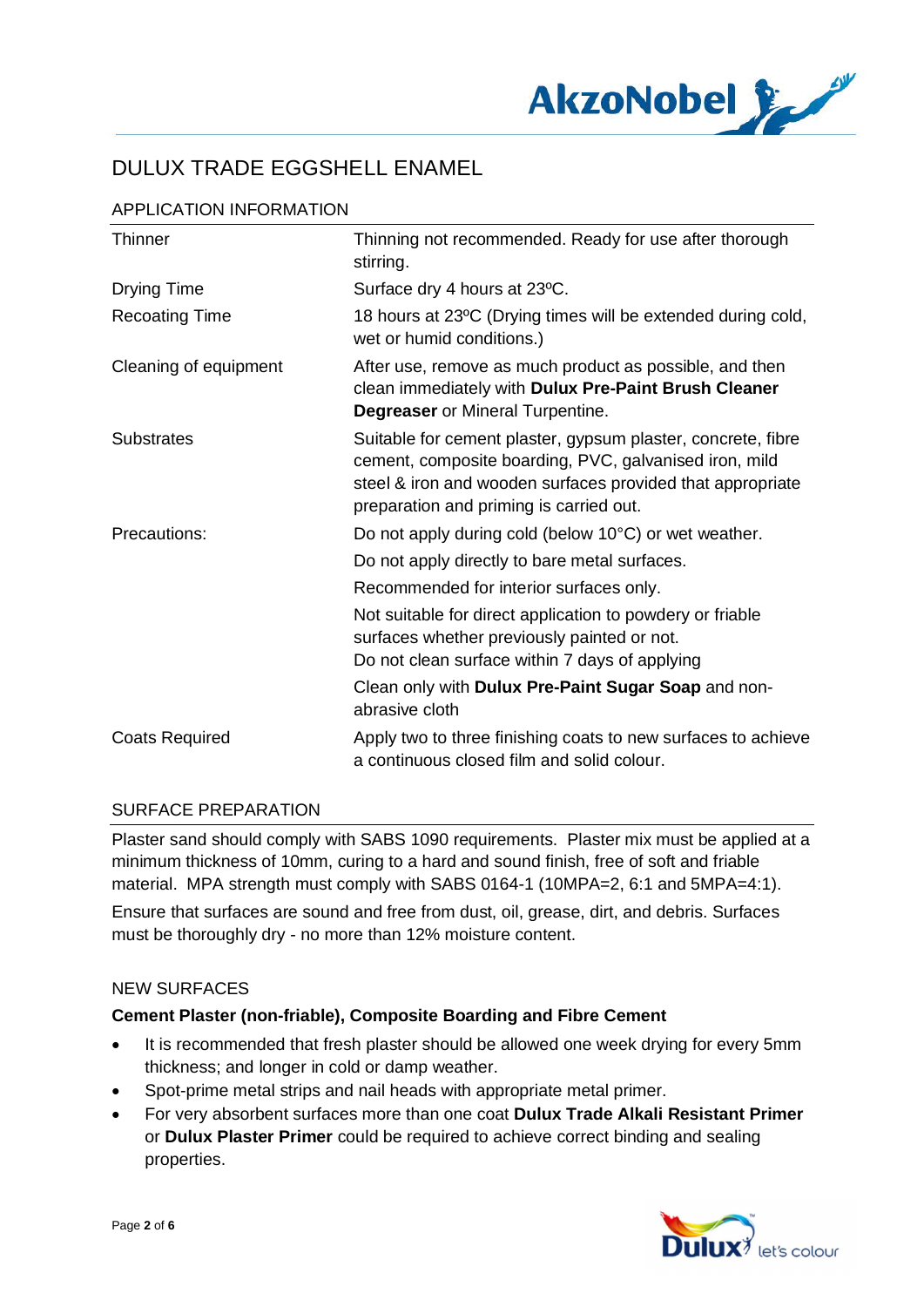

# SURFACE PREPARATION

### NEW SURFACES

### **Cement Plaster (non-friable), Composite Boarding and Fibre Cement – (Continued)**

· For best paint system performance follow primer with **Dulux Trade Universal Undercoat** or **Dulux Universal Undercoat** before applying the selected finishing coat.

### **Gypsum Plaster - Interior**

- · Newly applied Gypsum Plaster can present variable surface finishes based on the application method, the quality and type of gypsum plaster used. This can present variability in the finish of the applied gypsum in terms of surface hardness, texture and porosity. This may require added attention during priming.
- Ensure the gypsum plaster is sound, non-friable, applied and cured as per the manufacturers specifications.
- After wiping down the gypsum plaster, no chalky powder should remain on the surface.
- · If the gypsum is sound, apply a single coat **Dulux Trade Alkali Resistant Primer** or **Dulux Plaster Primer.**
- · As gypsum plaster is a very porous surface, adsorption of the plaster primer may occur. To test for this, wipe a black cloth over the dried **Dulux Trade Alkali Resistant Primer** or **Dulux Plaster Primer** to test its integrity. If a white residue is found on the back of the cloth, apply 1 to 2 further coats of the respective **Dulux Trade Alkali Resistant Primer** or **Dulux Plaster Primer** applied, to achieve the correct binding and sealing properties.

#### **Galvanised Iron (non-roof sheeting), Aluminium, all Non-ferrous Metals**

- · Remove all traces of temporary protective coating, dirt and grease from the surface with **Dulux Galvanised Iron Cleaner.** Ensure complete removal of **Dulux Galvanised Iron Cleaner** by rinsing with running water. A water-break free surface indicates thorough cleaning - running water should not form droplets. If a water-break free surface was not achieved, repeat the cleaning process.
- · Prime immediately after cleaning with two coats **Dulux Rustshield** or with one to two coats **Dulux Trade Corrocote 1 Metal Etch Primer** or **Dulux Galvanised Iron Primer**, depending on the severity of the conditions. Two coats recommended for coastal conditions.
- · For best paint system performance follow primer with **Dulux Trade Universal Undercoat** or **Dulux Universal Undercoat** before applying the selected finishing coat.

#### **Mild Steel and Iron**

• Inspect shop-primer thoroughly for damage by installation. Abrade new surfaces lightly and remove rust, mill scale by sanding, scraping or with steel wire brushes back to sound mild steel and iron or sandblast to SA 2½.

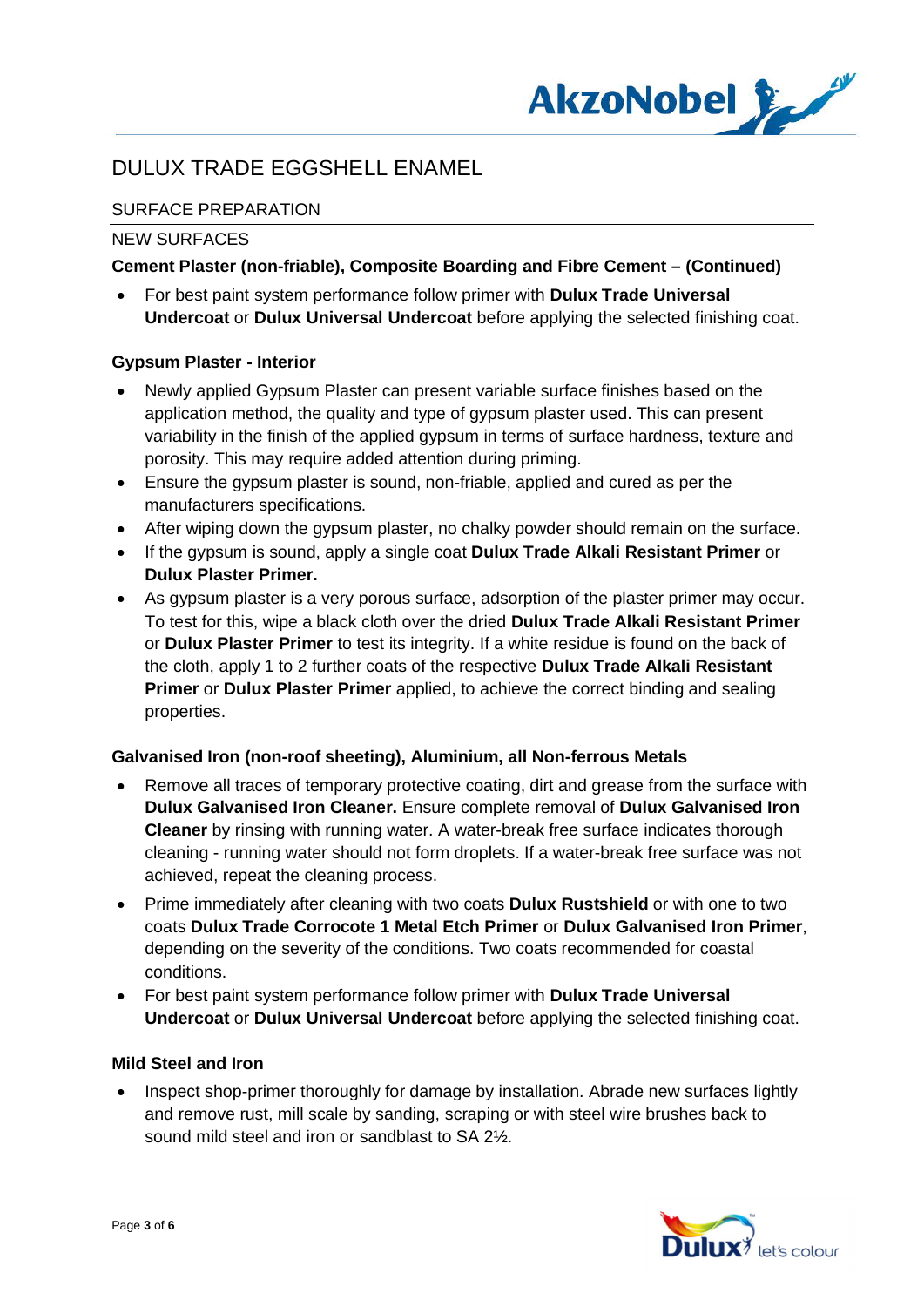

# SURFACE PREPARATION

### NEW SURFACES

### **Mild Steel and Iron – (Continued)**

- · Ensure that the sanded areas are dry and free of grease and dust. A solvent wash (rags dipped in lacquer thinner) may be used. Change the rags frequently. Allow drying, OR clean with **Dulux Galvanised Iron Cleaner** according to technical data sheet.
- · Prime immediately after preparation with two coats **Dulux Rustshield** or with one to two coats **Dulux Trade Steel Primer** or **Dulux Steel Primer**, depending on the severity of the conditions. Two coats recommended for coastal conditions.
- · For best paint system performance follow primer with **Dulux Trade Universal Undercoat or Dulux Universal Undercoat** before applying the selected finishing coat.

### **Wooden Surfaces**

- · Timber treated with borer- or fire retardant may cause slow drying (consult supplier).
- · Treat knots in timber with Knotting Agent.
- · Spot prime nail heads with **Dulux Rustshield** or **Dulux Trade Steel Primer** or **Dulux Steel Primer**.
- · Prime with one coat **Dulux Wood Primer**. Two coats may be required for very absorbent wood. Special attention must be given to painting the end grain to avoid moisture penetration - apply a second coat after 10 - 20 minutes.
- · For best paint system performance follow **Dulux Wood Primer** with **Dulux Trade Universal Undercoat** or **Dulux Universal Undercoat** before applying the selected finishing coat.

# **PVC (rigid)**

- · Lightly sand surface to improve adhesion.
- · Clean and degrease with **Dulux Pre-Paint Brush Cleaner/Degreaser.**
- Rinse thoroughly with water and allow drying.
- · Prime with one coat **Dulux Trade Corrocote 1 Metal Etch Primer** or **Dulux Supergrip**.

# PREVIOUSLY PAINTED SURFACES

#### **Good Condition, not powdery**

- · Remove any loose and flaking paint back to a sound substrate and firm edges by scraping and sanding.
- · Enamel surfaces need to be sanded to a matt finish to aid adhesion. It is always good painting practice to rub down existing surfaces with fine sandpaper to remove nibs and dirt particles. Rubbing down also provides a smooth surface for painting.
- · Clean surfaces with **Dulux Pre-Paint Sugar Soap** /water solution to remove all surface contaminates and chalky residue, rinse with clean water to remove all traces of the **Dulux Pre-Paint Sugar Soap** treatment and allow drying out.

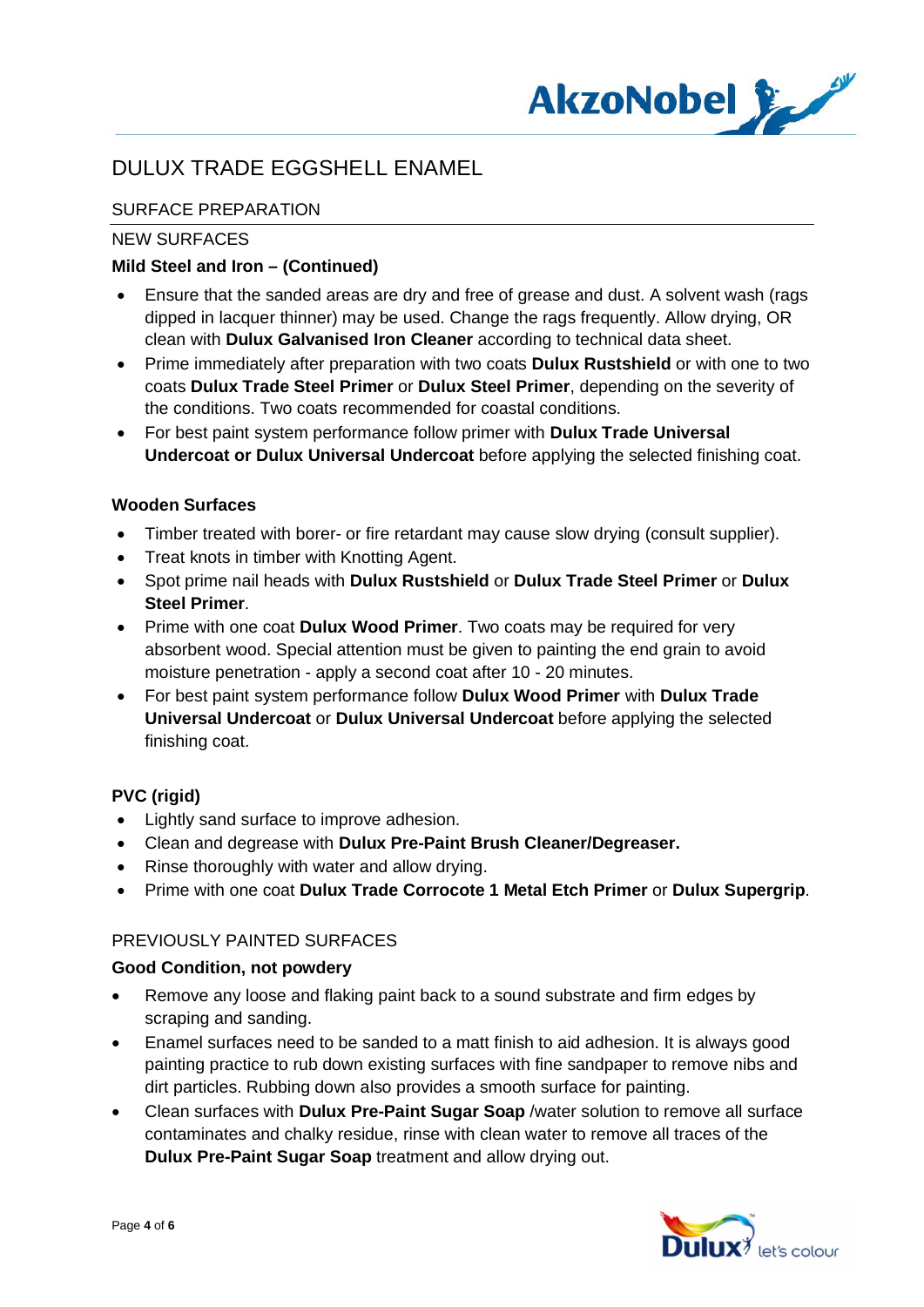

# SURFACE PREPARATION

# PREVIOUSLY PAINTED SURFACES

### **Good Condition, not powdery – (Continued)**

- For exterior application high pressure water jet cleaning can be used as an alternative to the **Dulux Pre-Paint Sugar Soap** treatment.
- Spot prime bare exposed substrates with appropriate primer.
- · Build up spot primed areas with **Dulux Trade Universal Undercoat** or **Dulux Universal Undercoat** to the same level as the rest of the paintwork.

### **Old Paint in Poor Condition**

- · Completely remove all loose and flaking paint.
- · Remove oil, grease dirt or any other contaminants with **Dulux Pre-Paint Sugar Soap**/water solution and allow drying.
- · Friable surfaces must be removed and repaired.
- · Mould instructions. To kill lichen and algae growth, scrub with one of the following solutions: either 4:1 water/chlorine, or 4:1 water/sodium hypochlorite. Ensure that the areas are completely saturated, and allow the solution to react for a minimum of 4 hours. Rinse the complete wall surface thoroughly with clean water and allow drying.
- Prime all exposed areas with appropriate primer as for new surfaces.
- · Chalked surfaces must be thoroughly brushed or prepared with high pressure water cleaning.
- · Apply a single coat **Dulux Trade Bonding Liquid** or **Dulux Bonding Liquid.** For very absorbent surfaces two coats may be required. The first coat must be thinned 20% with Mineral Turpentine for penetration.

#### FILLING

Fill all imperfections with the appropriate **Dulux Pre-Paint filler** and spot prime filled areas with **Dulux Trade Alkali Resistant Primer** or **Dulux Trade Plaster Primer** or **Dulux Plaster Primer** once the crack filler has dried properly. Failure to do this will result in uneven sheen levels between the repaired and normal areas. Apply one coat **Dulux Trade Universal Undercoat.**

# HEALTH AND SAFETY INFORMATION

Solvent based paints are flammable.

This product contains no added lead. Avoid contact with skin or eyes. Keep out of reach of children. If accidently swallowed, seek medical advice immediately and show this container to the doctor. Dry sanding, flame cutting and/or welding of the dry paint film will give rise to dust and/or hazardous fumes. Wet sanding should be used wherever possible.

If exposure cannot be avoided by the provision of local exhaust ventilation, suitable respiratory protective equipment should be used. Do not empty into drains or watercourses.